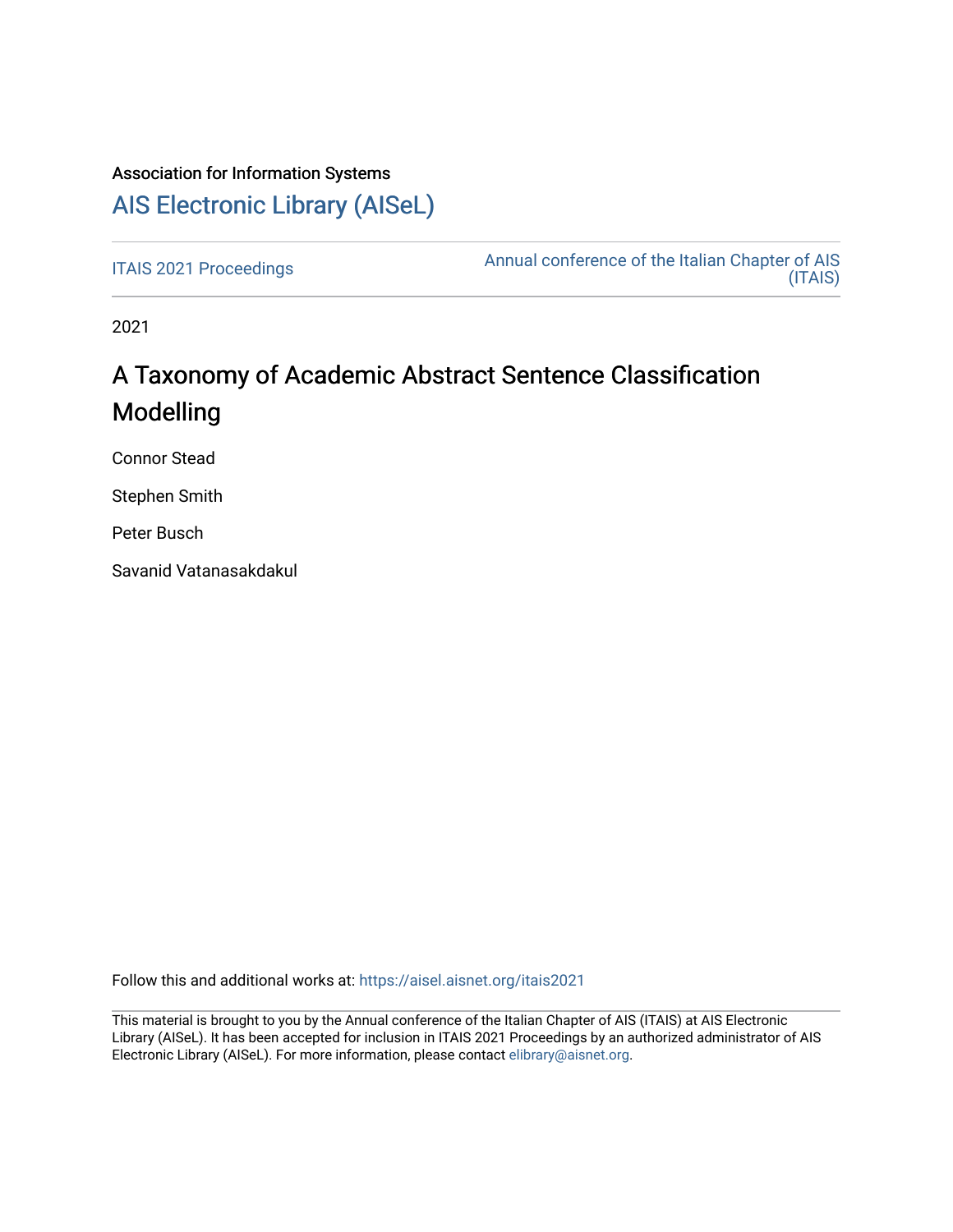# **A TAXONOMY OF ACADEMIC ABSTRACT SENTENCE CLASSIFICATION MODELLING**

Connor Stead<sup>1</sup>, Stephen Smith<sup>2</sup>, Peter Busch<sup>3</sup> and Savanid Vatanasakdakul<sup>4</sup>

<sup>1</sup> Macquarie University, NSW, Australia <sup>2</sup> Carnegie Mellon University, Doha, Qatar [connor.stead@hdr.mq.edu.au](mailto:connor.stead@hdr.mq.edu.au) [stephen.smith@mq.edu.au](mailto:stephen.smith@mq.edu.au) [peter.busch@mq.edu.au](mailto:peter.busch@mq.edu.au) savanid@cmu.edu

#### **Abstract.**

Background: Abstract sentence classification modelling has the potential to advance literature discovery capability for the array of academic literature information systems, however, no artefact exists that categorises known models and identifies their key characteristics.

Aims: To systematically categorise known abstract sentence classification models and make this knowledge readily available to future researchers and professionals concerned with abstract sentence classification model development and deployment.

Method: An information systems taxonomy development methodology was adopted after a literature review to categorise 23 abstract sentence classification models identified from the literature. Corresponding dimensions and characteristics were derived from this process with the resulting taxonomy presented.

Results: Abstract sentence classification modelling has evolved significantly with state-of-the-art models now leveraging neural networks to achieve high performance sentence classification. The resulting taxonomy provides a novel means to observe the development of this research field and enables to consider how such models can further improved or deployed in real-world applications.

**Keywords:** abstract sentence classification modelling, taxonomy, classification, design science

# **1 Introduction**

As the volume of academic literature continues to grow at an unprecedented rate (Rawat and Meena, 2014, Ware and Mabe, 2015, Khabsa and Giles, 2014), researchers are increasingly relying on information systems to provide them with access to relevant literature. The increasing reliance of researchers on these systems warrants the exploration of how machine/deep learning and artificial intelligence can innovate the researcher human computer interaction with such systems, ultimately leading to an enhancement in the efficiency for a researcher to perform the activity of literature discovery. This innovation may materialise through the deployment of machine/deep learning models capable of classifying academic abstract sentences into literature characteristic classes, such as a paper's purpose, methodology, findings and contributions. These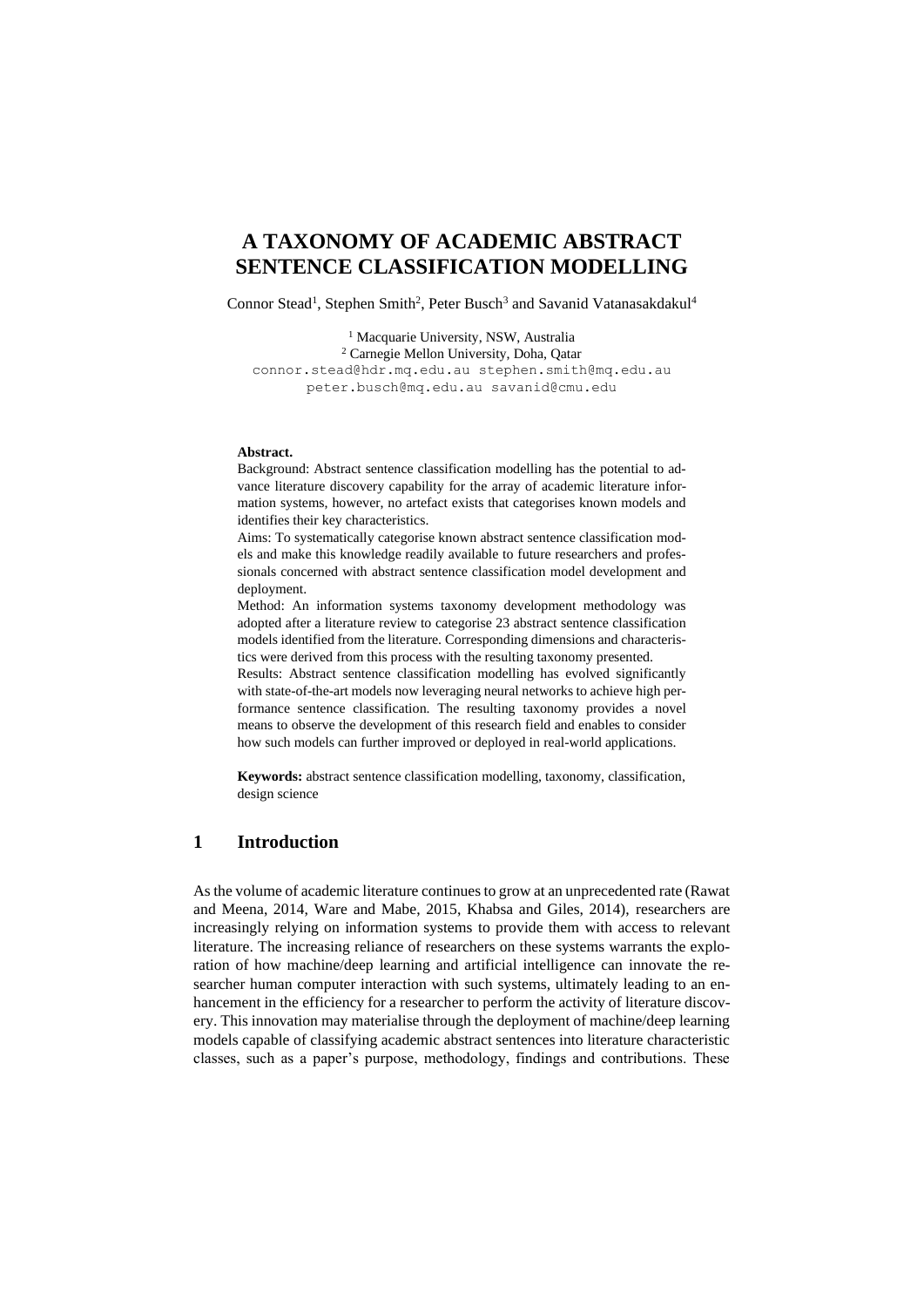models, emanating from the research field of abstract sentence classification modelling (ASCM), offer a novel means to improve the discovery of literature relevant to research. Searching specifically for literature which utilise a certain methodology or have determined similar findings is difficult given the current functionality of academic literature indexes, such as Emerald Insights, ScienceDirect, PubMed, Google Scholar and Microsoft Academic. The adoption of ASCM into the infrastructure of these platforms may enhance their literature discovery capability offering, thereby improving the ability of researchers to identify meaningful and related literature. Only the information systems discipline can offer the knowledge to bring the idea of deploying ASCM into the complex infrastructure of large-scale platforms into reality, however, the ASCM research domain is complex and no research exists offering a comprehensive outline of the key dimensions and characteristics of developed ASCM models.

# **2 Information Systems Taxonomy Development**

Taxonomies are present in almost all facets of human life. From categorization of the animal kingdom to laws governing our conduct (Joudrey and Taylor, 2009), taxonomies assist us in our journey through the universe. Taxonomies also guide us through the information systems body of knowledge. Nickerson et al. (2013) introduced a taxonomy development approach focused on providing optimal benefit to information systems research, deemed necessary given the adoption of taxonomies in a range of other disciplines (Alter, 1977: decision support systems, Eldredge and Cracraft, 1980: biology, Bailey, 1994: social sciences and Kennedy-Eden and Gretzel, 2012: mobile applications in tourism). The taxonomy development process (Nickerson et al., 2013) is grounded in design science, a research paradigm concerned with building and evaluating artefacts (Recker, 2013). Nickerson et al. (2013) derive a specific definition of a taxonomy, being:

Taxonomy (T) = "a set of n dimensions Di (i=1, ..., n) each consisting of ki (ki>2) mutually exclusive and collectively exhaustive characteristics Cij  $\neg(i=1, \ldots, ki)$  such that each object under consideration has one and only one Cij for each Di" (p. 340).

The taxonomy definition can be notated as (Nickerson et al., 2013):

$$
T = \{Di, I = 1, \ldots, n|Di = \{Cij, j = 1, \ldots, ki; ki \ge 2\}\}
$$

Nickerson et al. (2013) do not explicitly define a dimension or characteristic in relation to a taxonomy, however they do refer to similar terms used in cluster analysis literature (Anderberg, 2014). The mutually exclusive component of the definition reflects the need for objects to not have "two different characteristics in a dimension" (Nickerson et al., 2013, p. 341), and the collectively exhaustive criteria requires that each object features a characteristic in each dimension. The purpose of a taxonomy is dependent on the anticipated users of the resulting artefact, a determination which can be made either explicitly or implicitly by the researcher (Nickerson et al., 2013). The usefulness of a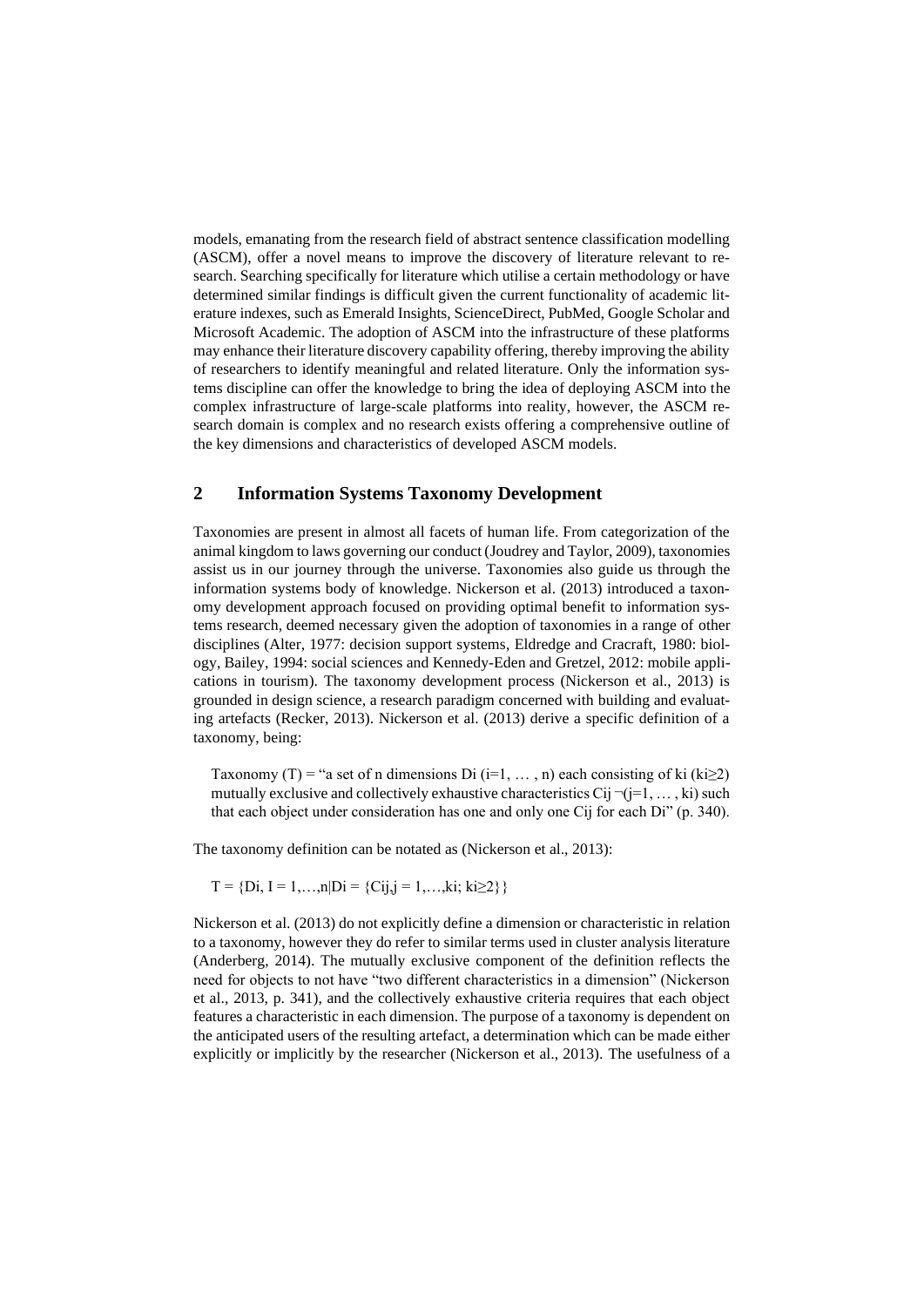taxonomy is dependent on whether it is concise, robust, comprehensive, extendible and explanatory. These factors are known as a taxonomy's key qualitative attributes (Nickerson et al., 2013). Conciseness is achieved by limiting the number of dimensions and the characteristics within each dimension. By ensuring conciseness, the likelihood of the taxonomy to be understood and applied by researchers is greater. (Nickerson et al., 2013). Robustness is achieved by ensuring that a taxonomy contains "enough dimensions and characteristics to clearly differentiate the objects of interest" (p. 341).

Nickerson et al.'s (2013) taxonomy development process is iterative in nature, in that several cycles of dimension and characteristic discovery are expected to occur. Therefore, ending conditions are required, which come in two forms: objective and subjective. The principal objective ending condition is that the resulting taxonomy adheres with the previously stated definition, particularly that it "consists of dimensions each with mutually exclusive and collectively exhaustive characteristics" (Nickerson et al., 2013, p. 343). Additional objective ending conditions include what proportion of the object population has been examined, whether each object is categorized within each characteristic of the taxonomy's dimensions and that no new dimensions or characteristics are added, merged or split in the most recent iteration (Nickerson et al., 2013, p. 344). The minimum subjective ending conditions that should be consulted are reflective of the key qualitative attributes previously discussed, specifically that the taxonomy under development "is concise, robust, comprehensive, extendible, and explanatory" (Nickerson et al., 2013). Nickerson et al. (2013) provide a comprehensive set of objective and subjective ending conditions in their study (p. 343).

# **3 Abstract Sentence Classification Modelling**

ASCM is the development of machine learning models capable of classifying academic abstract sentences into classifications representative of key literature characteristics, such as the explicit section headings observed in structured abstracts (such as 'purpose', 'method', 'findings' etc.). The term 'structured abstracts' is used to describe abstracts featuring explicit headings reflecting key characteristics of a study. The composition of headings utilised is commonly referred to as a format (Nakayama et al., 2005), which can vary significantly, particularly across academic disciplines. An example of a structured abstract format is known as IMRAD, an acronym for 'introduction', 'methods', 'results' and 'discussion'. This format is endorsed by the International Committee of Medical Journal Editors and the Consolidated Standards of Reporting Clinical Trials Group. IMRAD's adoption is evident across the medical academic literature domain (Nakayama et al, 2005). There are a number of other formats used within literature, such as Emerald Group Publishing's headings: 'purpose', 'design/methodology/approach', 'findings' and 'originality/value'. If applicable, the headings 'research limitations', 'practical limitations' and 'social implications' are also included (Emerald Group Publishing, 2019).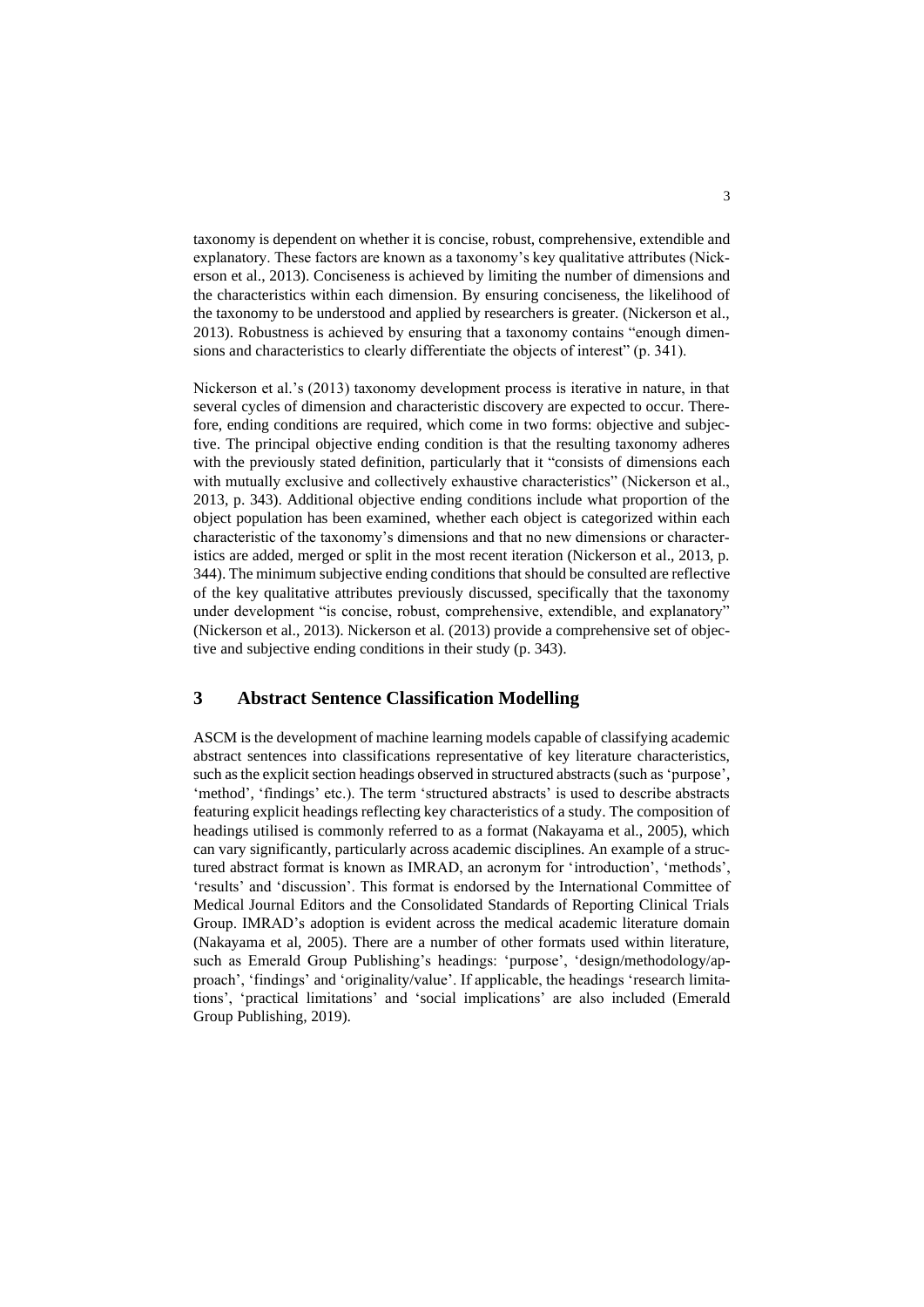There are several examples from the literature of how machine/deep learning and natural language processing methods have been used to classify sentences from academic literature abstracts into structured abstract heading classifications. Gonçalves et al. (2018), for example, developed a "novel deep learning approach based on a convolutional layer and a bidirectional gated recurrent neural network" (p. 479) to classify randomized controlled trial abstract sentences obtained from PubMed. Yamamoto and Yamamoto and Takagi (2005) developed a sentence classification system using support vector models to categorise abstract sentences also obtained from PubMed queries. Chung (2009) used conditional random fields methods to classify randomized controlled trial abstract sentences into four structured abstract components: 'Intervention', 'Participant' and 'Outcome Measures'. Further examples exist in the literature of attempts to develop abstract sentence classification models, however, no artefact exists which can provide a comprehensive gateway to this research domain.

# **4 Taxonomy Development**

This section will detail our efforts to develop a taxonomy of known attempts at ASCM model development. Due to limitations in the length of this paper the taxonomy is available to view at this website:

<https://www.abstractsentenceclassification.com/taxonomy.html>

Our working definition of ASCM is:

The leveraging of machine learning, deep learning or other artificial intelligence methods to classify sentences originating from academic abstracts into structured abstract subheadings, such as a study's introduction, method, results or discussion.

There is no artefact available which comprehensively surveys current ASCM models. Therefore, our intended taxonomy may be of use to researchers and professionals seeking to develop novel ASCM models or to deploy these into production platforms. As a result, the intended audience of the taxonomy is researchers and professionals seeking to rapidly understand the current state of ASCM model development. Characteristics captured should reflect the manner in which ASCM models have been developed and how they function to perform classification. Accordingly, models should be differentiated from one another based on how classification is achieved. The taxonomy should also enable researchers to determine the novelty of forthcoming attempts to develop models.

To identify literature that should be included within the scope of our analysis we queried the academic literature indices Google Scholar, Microsoft Academic, Scopus, Emerald Insight, IEEE Xplore and ScienceDirect using search queries such as: "abstract sentence classification modelling", "sequential sentence classification", "abstract sentence machine learning" and "abstract sentence natural language processing". With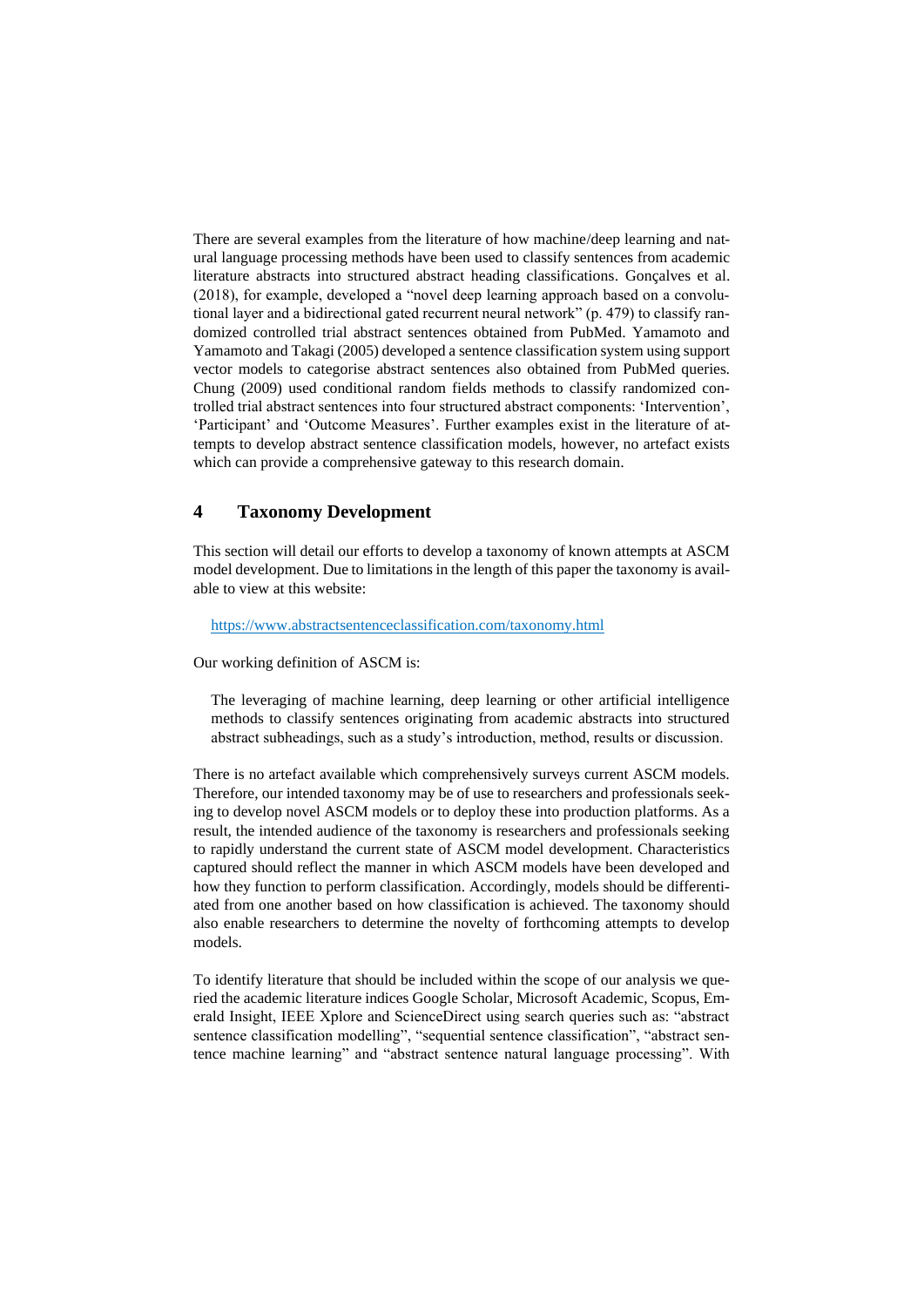literature identified we conducted bidirectional citation searching (Hinde and Spackman, 2015) to identify additional literature to retrieve as a result. Some material identified also conducted literature reviews to varying degrees which provided additional support in our literature acquisition. This multi layered approach resulted in the assessment of literature believed to be representative of the research field of ASCM, providing generalisability for our taxonomy development process.

From our literature acquisition efforts, we identified 23 studies concerned with the development and evaluation of ASCM models. These studies are the objects considered in the identification of dimensions and characteristics.

| <b>Objects:</b> 23 ASCM models identified from the literature examining abstract sen- |
|---------------------------------------------------------------------------------------|
| tence classification model development and evaluation                                 |

**Step 1:** Meta-characteristic: The enablement of abstract sentence classification via machine/deep learning or other artificial intelligence means.

The second step in the taxonomy development process comprises the specification of ending conditions. There are two variants of ending conditions: objective and subjective. Nickerson et al. (2013, p. 344) provide examples of objective ending conditions in their study, of which we adopt 5. Nickerson et al. (2013, p. 344) also provide 5 subjective ending conditions, reflecting the key qualitative attributes taxonomies should feature. We implement all these subjective ending conditions in our study.

**Step 2:** Ending conditions: The taxonomy development process will conclude when both the specified objective and subjective ending conditions have been met:

## **Objective Ending Conditions**

- All objects have been examined
- At least one object is classified under every characteristic of every dimension
- No new dimensions or characteristics were added in the most recent iteration
- No dimensions or characteristics were merged or split in the most recent iteration
- Every dimension is unique

#### **Subjective Ending Conditions**

- Concise: Does the number of dimensions allow the taxonomy to be meaningful without being unwieldy or overwhelming?
- Robust: Do the dimensions and characteristics provide for object differentiation?
- Comprehensive: Can all objects or a random sample of objects within the domain of interest be classified? Are all dimensions of the objects of interest identified?
- Extendible: Can a new dimension or characteristic of an existing dimension be easily added?
- Explanatory: What do the dimensions and characteristic explain about an object?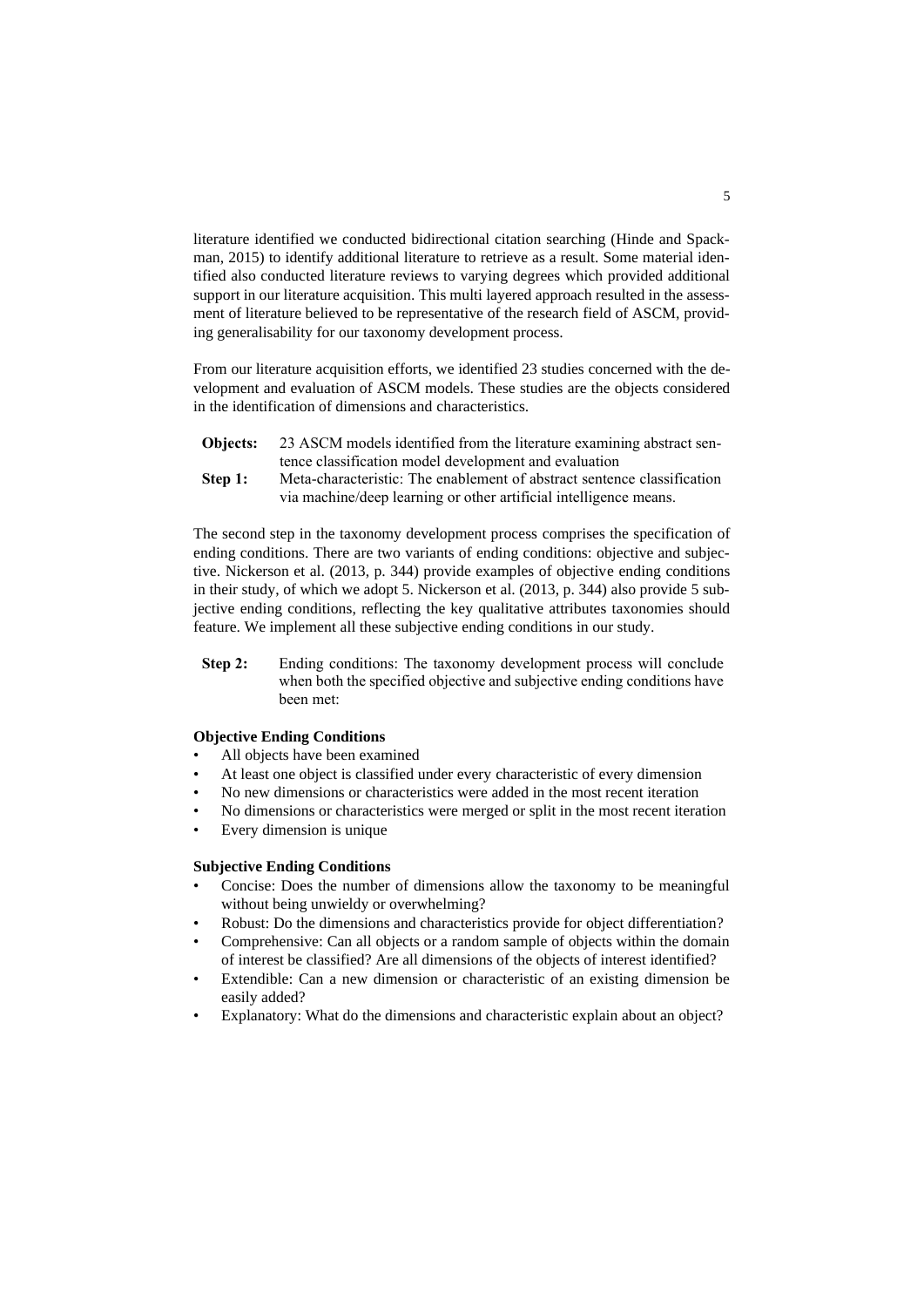## **Iteration 1**

- 3: Approach: We begin with the empirical-to-conceptual approach, as we have identified 23 studies from the literature exploring abstract sentence classification modelling.
- 4e: We randomly select 6 studies to start the first iteration of the taxonomy development process:<br>Ruch et al. (2007)  $H = 11(2014)$  $\alpha$  (2009)

| Ruch et al. (2007)         | Hassanzadeh (2014)  | Chung (2009)          |
|----------------------------|---------------------|-----------------------|
| Yamamoto and Takagi (2005) | Ito et al. $(2004)$ | Jiang et al. $(2019)$ |

- 5e: The first dimension identified is that of the structured abstract format used as a classification structure. A format is the composition of explicit headings used to structure an abstract (Nakayama et al., 2005). A common example of a structured abstract format is IMRAD, an acronym for 'Introduction', 'Methods', 'Results' and 'Discussion'. For the purpose of developing ASCM, formats serve as the intended classifications. In this iteration we identify 5 formats. We also identify the use of multiple formats, as is the case with Jiang et al. (2019).
- 6e: These characteristics are grouped informally into the 'Format' dimension. Their count and nature do not warrant subgrouping. Our first taxonomy is structured as per below:

#### **Dimension D<sup>1</sup> = Format**

#### **Characteristics**

 $C_{11}$  = PURPOSE-METHODS-RESULTS-CONCLUSIONS  $C_{12}$  = BACKGROUND-INTERVENTION-OUTCOME-POPULATION-STUDY DESIGN-OTHER  $C_{13}$  = BACKGROUND-PURPOSE-METHOD-RESULT-CONCLUSION  $C_{14}$  = AIM-METHOD-RESULTS-CONCLUSION  $C_{15}$  = BACKGROUND-OBJECTIVE-METHOD-RESULTS-**CONCLUSION** 

 $C_{16}$  = Multiple

7e: Ending conditions: One dimension has been added to the taxonomy and additional objects remain to be reviewed. Therefore, the method requires an additional iteration. Subjectively, at this stage the taxonomy is concise, extendible and explanatory, however, it is not robust nor comprehensive, further reasons for a subsequent iteration.

- 3: Approach: Due to objects remaining for review, we employ the empiricalto-conceptual approach again in this subsequent iteration.
- 4e: We randomly select 5 studies not reviewed in the first iteration: Jin and Szolovits (2018) Dernoncourt et al. (2016) Shimbo et al. (2003) Hirohata et al. (2008) Kim et al. (2011)
- 5e: In this iteration we identify an additional dimension, reflecting the datasets utilised for the training and evaluation phases of the model development process. These datasets are typically associated with academic literature indexes, such as PubMed and Medline. We identified two variants of datasets,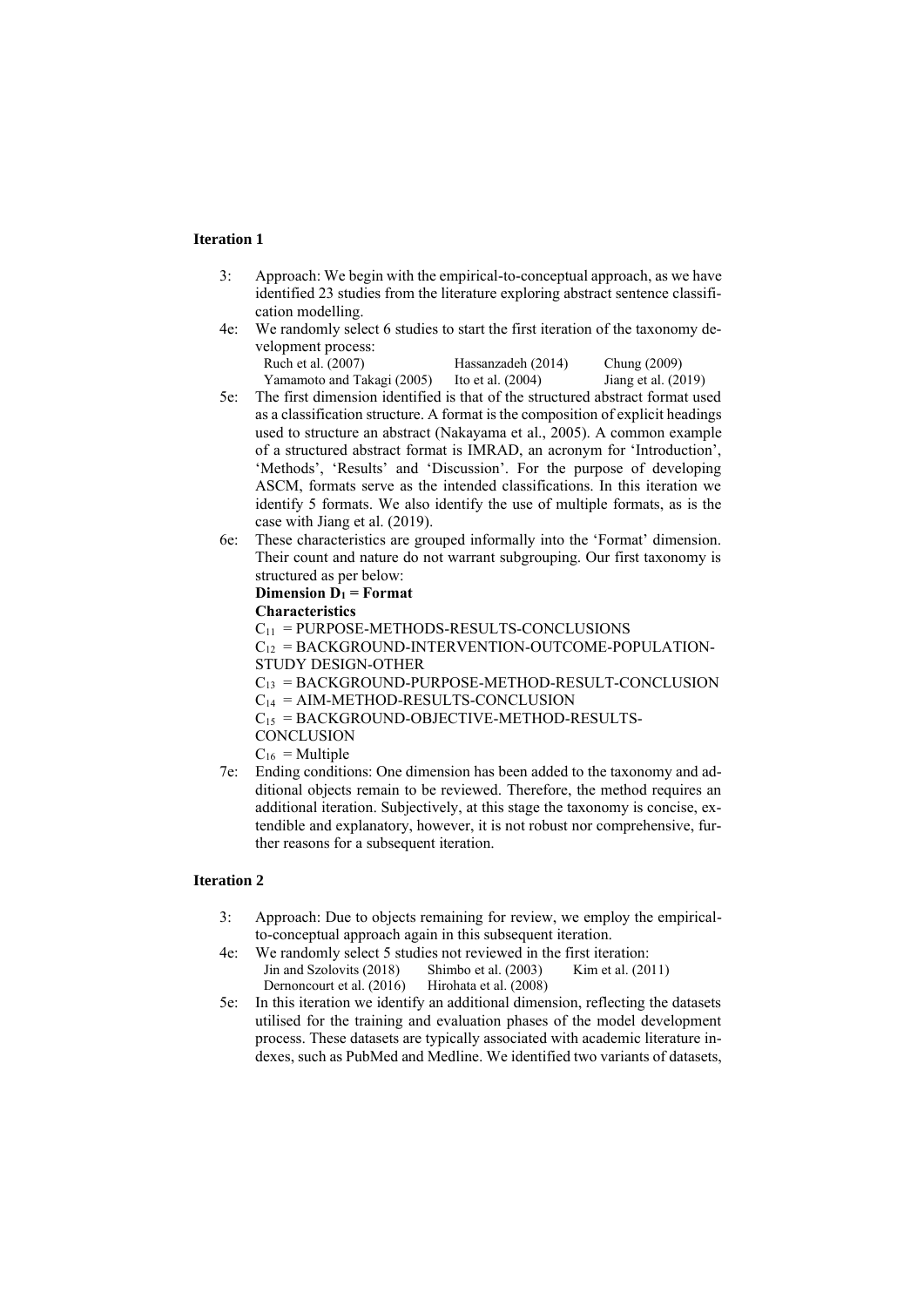those constructed within the scope of the study and those adopted from the literature. We also identified additional characteristics for the 'Format' dimension.

6e: The characteristics identified in this iteration are grouped into the 'Dataset' dimension. Their nature does not warrant subgrouping, as doing so would result in objects in the taxonomy with no characteristics. The second taxonomy is structured as per below:

#### **Dimension D<sup>2</sup> = Dataset**

#### **Characteristics**

 $C_{21}$  = NICTA-PIBOSO (Kim et al., 2011) and PubMed RCT (Dernoncourt and Lee, 2017)

 $C_{22}$  = Computation and Language Archive - Study Developed

 $C_{23}$  = MEDLINE - Study Developed

The additional characteristic identified for the 'Format' dimension result in an adjustment of the first taxonomy:

**Dimension D<sup>1</sup> (Format) Additional Characteristics** 

- $C_{17}$  = BACKGROUND-TOPIC/ABOUTNESS-RELATED WORK- PURPOSE/PROBLEM-SOLUTION/METHOD-RESULT CONCLUSION/CLAIM
- e: Ending conditions: Subjectively, the taxonomy remains concise, extendible and explanatory. Its robustness and comprehensiveness are evolving, however, is not yet satisfactory. Furthermore, additional objects require examination. The method requires reiteration.

- 3: Approach: As was the case with the last iteration, there are objects remaining for review. Hence, this iteration will take the empirical-to-conceptual approach.
- 4e: We randomly select 6 studies not reviewed in the previous iterations: Gonçalves et al. (2018) Teufel and Moens (1998) Nam et al. (2016) Wu et al. (2006) McKnight and Srinivasan (2003) Cohan et al. (2019)
- 5e: In this iteration we identify an additional dimension reflecting the machine learning modelling algorithms used to facilitate sentence classification. Examples of such algorithms are Support Vector Machines (SVM) and Linear Classifier models employed by McKnight and Srinivasan (2003). We also identify 3 additional characteristics for the 'Format' dimension, demonstrating at this stage of the study the diverse nature of formats utilised in ASCM. Additional characteristics for the 'Dataset' dimension are also identified.
- 6e: The modelling algorithm related characteristics identified in this iteration are grouped informally into the 'Modelling Algorithm' dimension. At this stage, their nature does not necessitate subgrouping, however, this may materialise as the taxonomy process proceeds. The third taxonomy is structured as follows: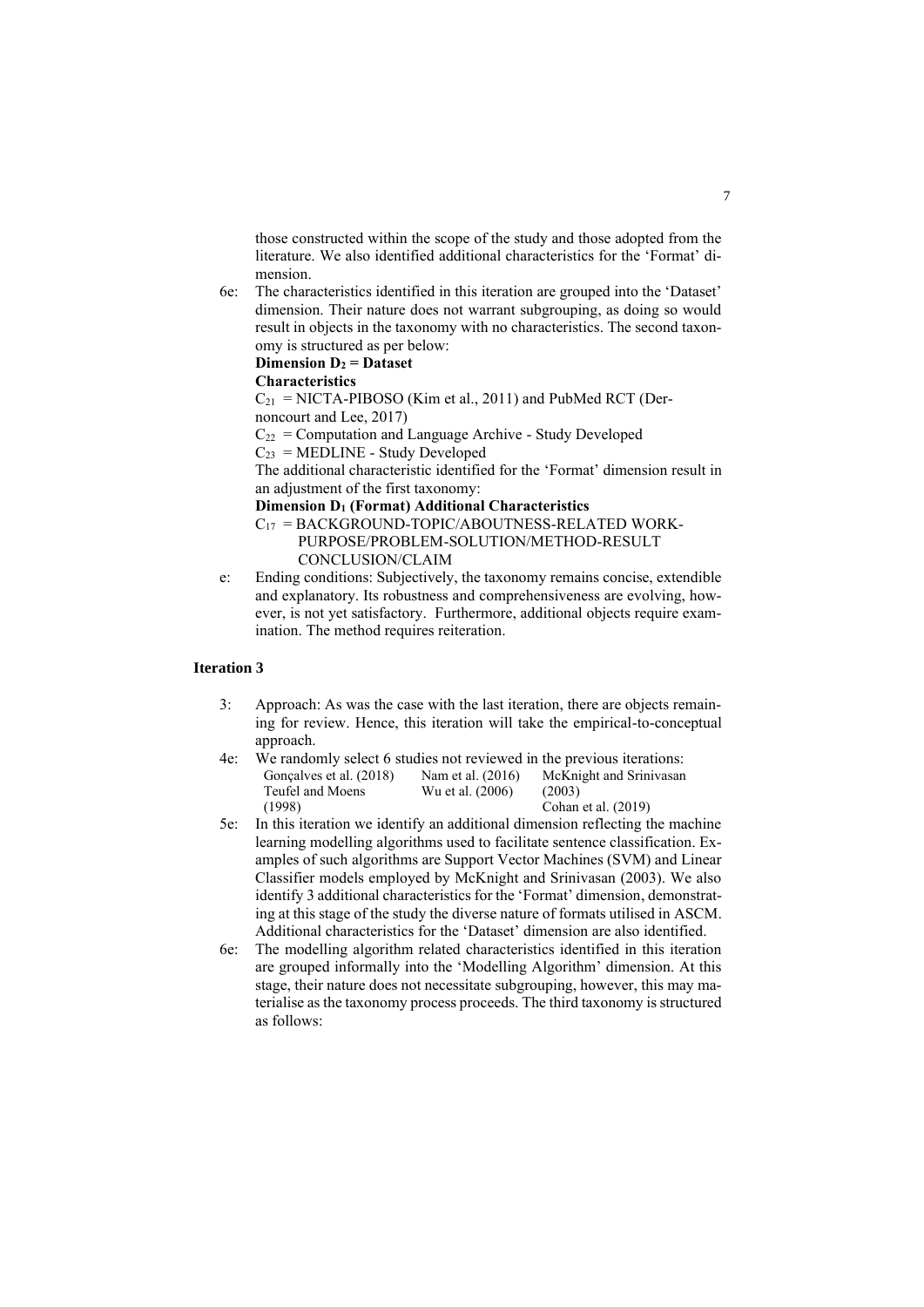#### **Dimension D<sup>3</sup> = Modelling Algorithm Characteristics**

 $C_{31}$  = Neural Network

 $C_{32}$  = Conditional Random Fields

 $C_{33}$  = Support Vector Machines

 $C_{34}$  = Support Vector Machines and Linear Classifier

 $C_{35}$  = Bespoke - Study Developed

 $C_{36}$  = Bidirectional Encoder Representations from Transformers (BERT) The additional characteristics identified for the 'Format' and 'Training and Evaluation' dimensions result in an adjustment of the taxonomy:

**Dimension D<sup>1</sup> (Format) Additional Characteristics**

 $C_{18}$  = BACKGROUND-POPULATION-INTERVENTION-OUTCOME-STUDY DESIGN-OTHER

 $C_{19}$  = INTRODUCTION-METHOD-RESULT-CONCLUSION  $C_{110}$  = INTRODUCTION-METHOD-RESULT-DISCUSSION

**Dimension D<sup>2</sup> (Dataset) Additional Characteristics** 

 $C_{24}$  = PubMed – Study Developed

 $C_{25}$  = Citeseer – Study Developed

 $C_{26}$  = PubMed RCT (Dernoncourt and Lee, 2017)

7e: Ending conditions: At this stage of the taxonomy development process we have reviewed 17 objects (studies), resulting in 6 remaining for review. Therefore, the objective ending condition regarding the examination of all objects have not been met and another iteration is required.

# **Iteration 4**

- 3: Approach: The objective ending conditions were not met in the previous iteration as 6 objects remain. Consequently, this iteration will adopt an empirical-to-conceptual approach.
- 4e: We select the 6 studies not reviewed in the previous iterations for examination:

| Lin et al. (2006) | Lui (2012)              | Verbeke et al. (2012) |
|-------------------|-------------------------|-----------------------|
| Liu et al. (2013) | Gonçalves et al. (2019) | Xu et al. (2006)      |

- 5e: In this iteration we determine that studies exploring ASCM may be distinguished by the research domains from which literature selected to comprise the training and evaluation datasets originate. We also identify 2 additional characteristics for the 'Format' dimension, 3 characteristics for the 'Dataset' dimension and 3 characteristics for the 'Modelling Algorithm' dimension.
- 6e: The research domain related characteristics identified in this iteration are grouped informally into the 'Research Domain' dimension. It is possible that in a future iteration this dimension is reduced to two characteristics: Biomedical and Non-Biomedical, however, at this stage the characteristics will be embedded into the taxonomy as described in the preceding stage.

The fourth taxonomy is structured as follows: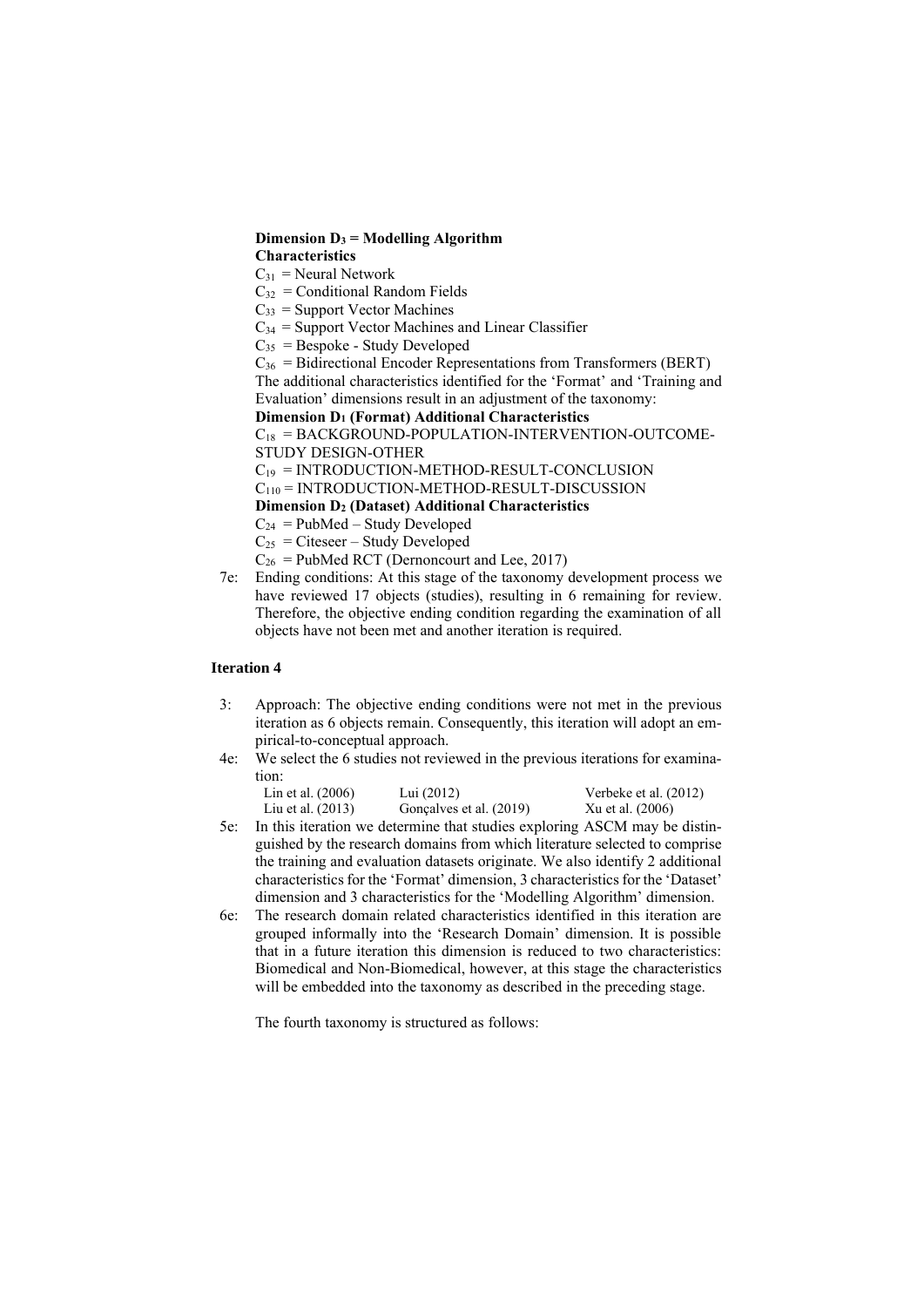#### **Dimension D<sup>4</sup> = Research Domain Characteristics**

 $C_{41}$  = Cross Discipline

 $C_{42}$  = Biomedical – Gene Ontology

 $C_{43}$  = Biomedical – Randomized Controlled Trials

 $C_{44}$  = Biomedical – EBM Generic

The additional characteristics identified for the 'Format', 'Dataset' and 'Modelling Algorithm' dimensions result in an adjustment of the taxonomy: **Dimension D<sup>1</sup> (Format) Additional Characteristics** 

 $C_{111}$  = BACKGROUND-GOAL-METHOD-RESULT

C<sup>112</sup> = INTRODUCTION-OBJECTIVE-METHOD-RESULT-

**CONCLUSION** 

#### **Dimension D<sup>2</sup> (Dataset) Additional Characteristics**

 $C_{27}$  = ScienceDirect – Study Developed

- $C_{28}$  = Origin Unknown Study Developed
- $C_{29}$  = PubMed RCT (Dernoncourt and Lee, 2017) and Study Developed Computer Science

 $C_{210}$  = NICTA-PIBOSO (Kim et al., 2011)

# **Dimension D<sup>3</sup> (Modelling Algorithm) Additional Characteristics**

- $C_{37}$  = Hidden Markov Model
- $C_{38}$  = Logistic Regression
- $C_{39} = kLog (Frasconi et al., 2014)$
- 7e: Ending conditions: We have reviewed all studies, thereby meeting the first objective ending condition, however, the third objective ending condition is not satisfied as additional characteristics and a dimension were added. Therefore, the process must re-iterate.

## **Iteration 5**

- 3: Approach: At this stage of the taxonomy development process, we have reviewed all studies, however, they have not all been categorised under every characteristic of every dimension. Therefore, we will adopt the empiricalto-conceptual approach in this iteration.
- 4e: Due to the enhanced familiarity with the studies under examination, a consequence of the detailed assessment undertaken in the preceding iterations, we select 12 of the 23 objects:

| we select $12$ of the $22$ objects. |                       |                           |  |  |  |  |
|-------------------------------------|-----------------------|---------------------------|--|--|--|--|
| Chung $(2009)$                      | Ito et al. $(2004)$   | Hassanzadeh et al. (2014) |  |  |  |  |
| Dernoncourt et al.                  | Jin and Szolovits     | Hirohata et al. (2008)    |  |  |  |  |
| (2016)                              | (2018)                | Kim et al. $(2011)$       |  |  |  |  |
| Gonçalves et al. (2018)             | Jiang et al. $(2019)$ | Cohan et al. (2019)       |  |  |  |  |
| Lin et al. $(2006)$                 | Liu et al. (2013)     |                           |  |  |  |  |

5e: In this iteration we determine that objects may be distinguished from one another through a consideration of the features observed and engineered from the observations for classification. We decided not to deploy these using Nickerson et al.'s (2013) characteristic and dimension structure, rather opting to enrich the final taxonomy with these observations. This was deemed appropriate due to the likelihood for each study to be unique in this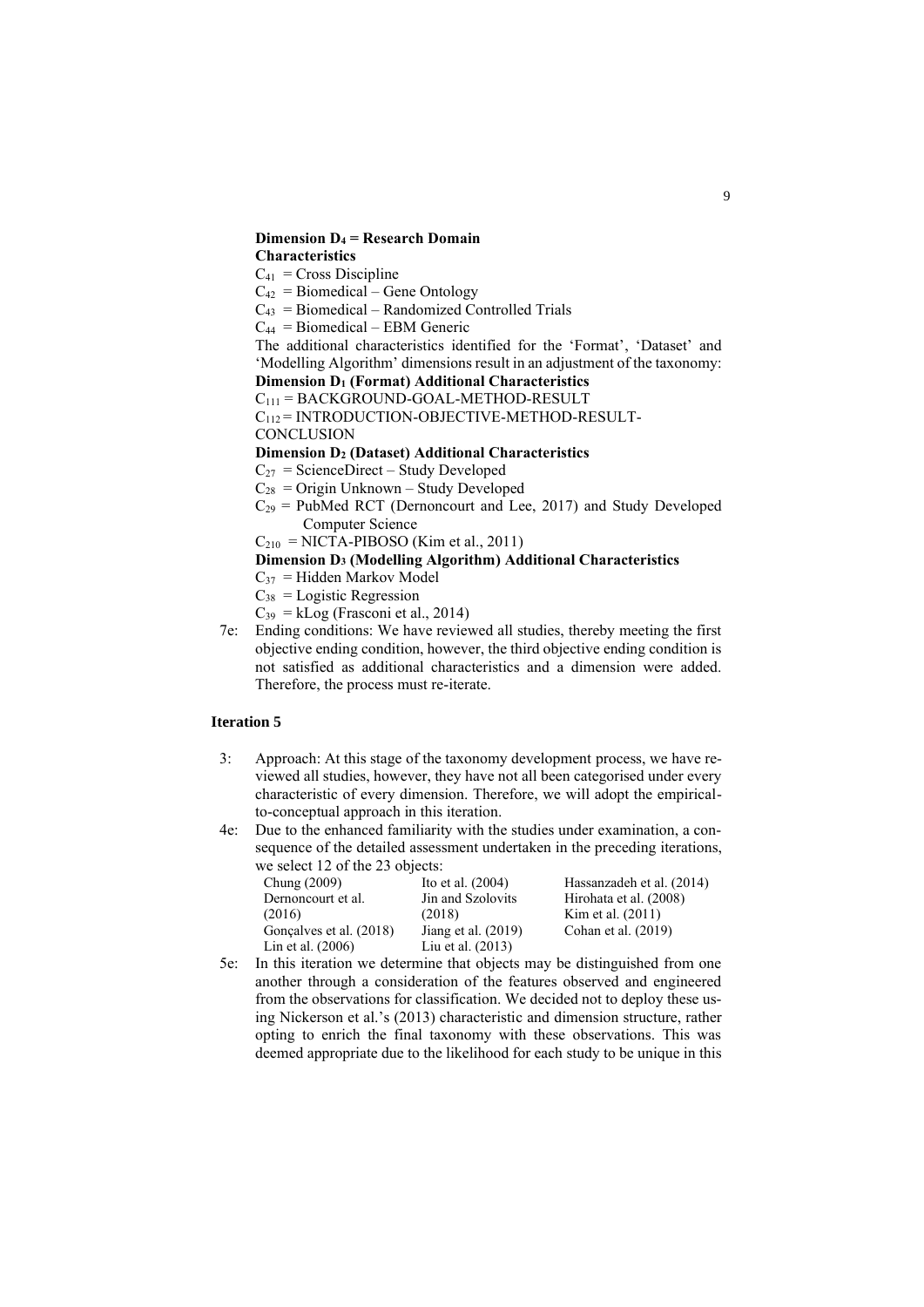respect. Should these have been adopted as characteristics, the resulting taxonomy may have been unwieldy. We also identify two additional characteristics for the 'Modelling Algorithm' dimension. The first is that of a Transductive Support Vector Machine (TSVM) leveraged by Ito et al. (2004). The second is termed a SR-RCNN approach employed by Jiang et al. (2019), which is combination of both a text convolutional neural network (CNN) and a bidirectional recurrent neural network (bi-RNN). In addition, we discover 3 additional characteristics for the 'Research Domain' dimension. The first of these we refer to as 'Biomedical – EBM Generic and Biomedical – RCT'. This characteristic reflects the use of multiple datasets in the studies conducted by Dernoncourt et al. (2016) and Jin and Szolovits (2018). The second additional characteristic identified is termed 'Biomedical – Subfield Unknown', as we are unable to determine the specific research domains targeted by Hirohata et al. (2008) and Ito et al. (2004). We also identify a third research domain being 'biomedical RCT and computer science', evident in Cohan et al. (2019). This is a result of their use of the NICTA-PIBOSO, PubMed RCT (Dernoncourt et al., 2017) and their own bespoke CSAbstruct dataset, the later of which contains "2,189 manually annotated computer science abstracts with sentences annotated according to their rhetorical roles in the abstract, similar to the PUBMED-RCT categories" (Cohan et al., 2019, p. 3). Cohan et al.'s (2019) dataset combination also leads to the identification of a new dataset characteristic.

6e: The additional characteristics identified for the 'Dataset' dimension result in an adjustment of the second taxonomy:

#### **Dimension D<sup>2</sup> (Dataset) Additional Characteristics**

 $C_{211}$  = NICTA-PIBOSO (Kim et al., 2011), PubMed RCT (Dernoncourt et al., 2017) and CSAbstruct (Cohan et al., 2019)

The additional characteristic identified for the 'Modelling Algorithm' dimension result in an adjustment of the third taxonomy:

#### **Dimension D<sup>3</sup> (Modelling Algorithm) Additional Characteristics**

 $C_{310}$  = Transductive Support Vector Machine

 $C_{311}$  = SR-RNN (text-CNN + bi-RNN)

The additional characteristics identified for the 'Research Domain' dimension result in an adjustment of the fourth taxonomy:

#### **Dimension D<sup>4</sup> (Research Domain) Additional Characteristics**

 $C_{45}$  = Biomedical - EBM Generic and Biomedical - RCT

C<sup>46</sup> = Biomedical - Subfield Unknown

 $C_{47}$  = Biomedical RCT and Computer Science

7e: Ending conditions: We fail to meet the third objective ending condition, as additional characteristics were identified. Another iteration is necessary.

- 3: Approach: We have 1 objects remaining for secondary review after the formation of the 4 dimensions. Consequently, we adopt the empirical-to-conceptual approach in this iteration.
- 4e: We select the 11 remaining objects for secondary review in this iteration: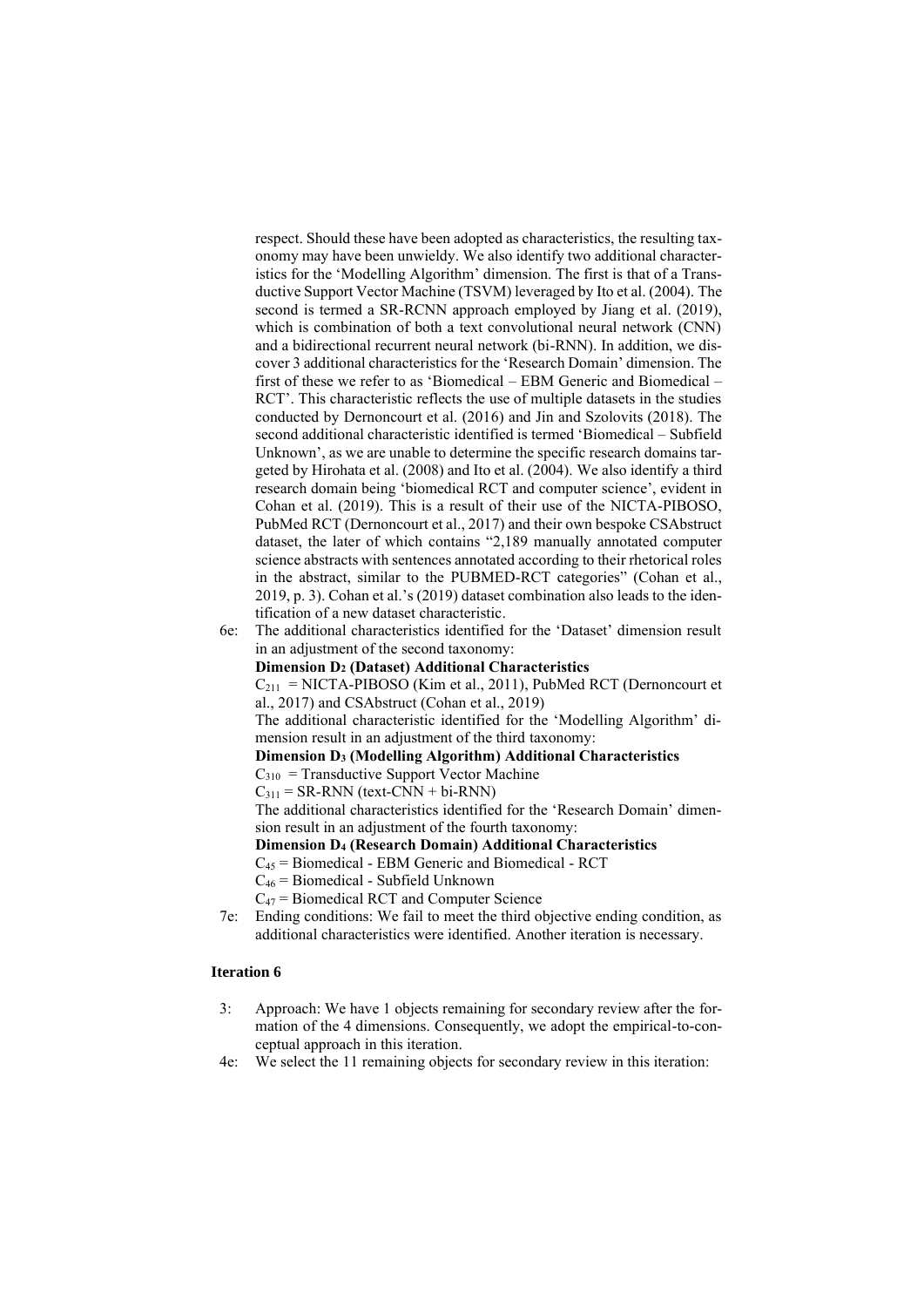| Gonçalves et al. (2019) | Teufel and Moens (1998) | Shimbo et al. (2003) |
|-------------------------|-------------------------|----------------------|
| McKnight and            | Wu et al. (2006)        | Ruch et al. (2007)   |
| Srinivasan (2003)       | Xu et al. (2006)        | Lui $(2012)$         |
| Nam et al. (2016)       | Yamamoto and Takagi     |                      |
| Verbeke et al. (2012)   | (2005)                  |                      |

- 5e: The performance of the modelling observed in the studies under examination became evident as a key characteristic in our assessment. The corresponding performance metrics, however, were similar in nature to the features adopted in each study as they vary significantly. Although it would be possible to indicate their success using an arbitrary benchmark, doing so may impact the ability of the taxonomy to be meaningful without being unwieldy or overwhelming. Further, forcing performance observations to adhere with the characteristic-dimension structure may require further explanatory remarks, complicating the taxonomy and reducing its utility. We decide to follow the approach adopted for communication of the features leveraged for performance metrics, by including them in the taxonomy as complementary observations. We also identify an additional characteristic for the 'Modelling Algorithm' dimension, and for the 'Research Domain' dimension.
- 6e: The additional characteristic identified for the 'Modelling Algorithm' dimension result in an adjustment of the third taxonomy: **Dimension D<sup>3</sup> (Modelling Algorithm) Additional Characteristics**  $C_{312}$  = Naïve Bayesian classifiers The additional characteristic identified for the 'Research Domain' dimension result in an adjustment of the fourth taxonomy: **Dimension D<sup>4</sup> (Research Domain) Additional Characteristics**   $C_{48}$  = Computational Linguistics and Cognitive Science
- 7e: Ending conditions: We have examined all 23 studies twice, however, additional characteristics were observed in this iteration. Accordingly, we fail to meet the third objective ending condition and must reiterate the process.

- 3: Approach: The last iteration did not meet required ending conditions resulting in the need to reiterate. Accordingly, we adopt the empirical-to-conceptual approach again
- 4e: Due to our strong ability to navigate the studies under examination at this late stage of the taxonomy development process, we review all 23 in this iteration.
- 5e: No additional characteristics or dimensions were identified in this iteration. Step 6e will be skipped.
- 7e: Ending conditions: This iteration marks the third time studies have been examined in this process. Due to the failure to discover additional characteristics or dimensions, we now meet all objective ending conditions. We also believe that all subjective ending conditions have been satisfied, as we have now produced a taxonomy that is concise, robust, comprehensive, extendible and explanatory.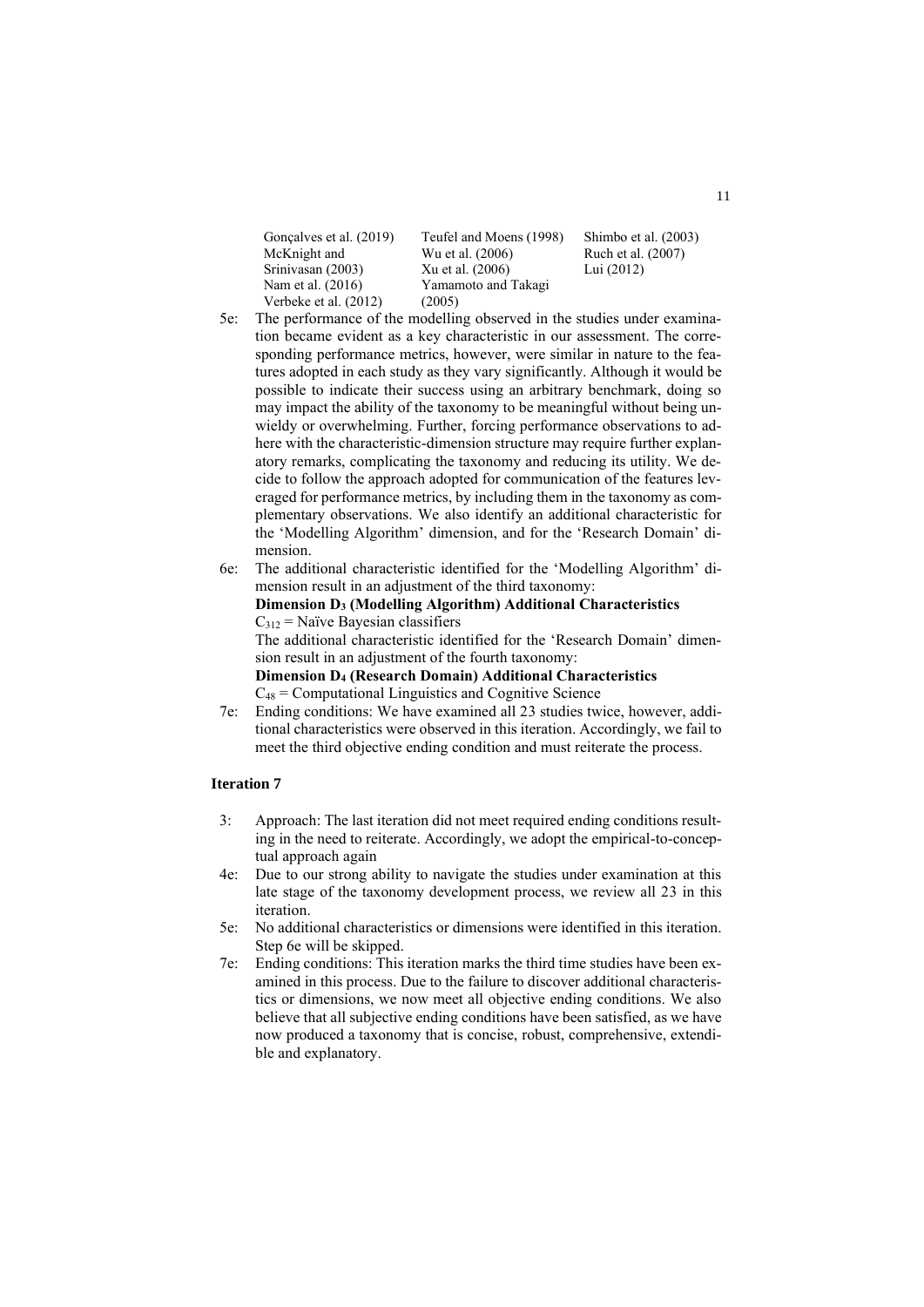# **5 Conclusion and Future Research**

We present a taxonomy of ASCM models derived using the taxonomy development process championed by Nickerson et al. (2013) and grounded in design science theory (Nickerson et al., 2013, p. 337). The taxonomy is presented at this website:

#### <https://www.abstractsentenceclassification.com/taxonomy.html>

Our taxonomy communicates to future researchers and professionals concerned with ASCM and its utilisation the key dimensions and characteristics of known models. Dimensions discovered are the structured abstract format selected for sentence classification, datasets used for model training and evaluation, algorithms adopted to enable classification and the research domain of which the models emanate. By categorising models in this manner, the taxonomy meets its intended purpose. The taxonomy also meets the 5 qualitative attributes taxonomies should feature (Nickerson et al., 2013). Firstly, it is concise and robust, as it features clearly distinguished characteristics and dimensions. It is also comprehensive through its classification of all known ASCM models and is extendible as it can scale to include future models. It was also developed using a logical methodology and understandable language; therefore, it is explanatory.

The absence of an artefact serving as a gateway into the research domain of ASCM is a significant barrier to entry for researchers and professionals. The desire to resolve this problem was the primary motivation for this study, as without it researchers from both information systems and computer science disciplines would find it difficult to become aware of the current state of the research field and are at a disadvantage in seeking to contribute to or implement the research area's capability. We believe we have addressed this research gap through the development of a concise; robust, comprehensive, extendible and explanatory taxonomy - developed using Nickerson et al.'s (2013) information systems taxonomy development methodology.

The purpose of this taxonomy is to benefit future researchers and professionals seeking to contribute to this research domain and explore the deployment of such models into production environments. Accordingly, we recommend the following lines of inquiry for future research: Firstly, a disproportionately large number of modelling efforts emanate from biomedical related research domains. We recommend research to address this imbalance, by exploring the development and utilisation of multidisciplinary abstract sentence datasets. Secondly, we call on research exploring the implementation of ASCM capability into a real-world information system, due to both the mature state of modelling performance and the absence of known adoptions of this capability outside of ongoing efforts in the domain to exceed prior performance benchmarking. Thirdly, we call for research to extend this taxonomy and to conduct more comprehensive comparative analysis of the varying dimension characteristics of each model.

Please also note that the taxonomy will continue to be updated online as new models are identified in the literature.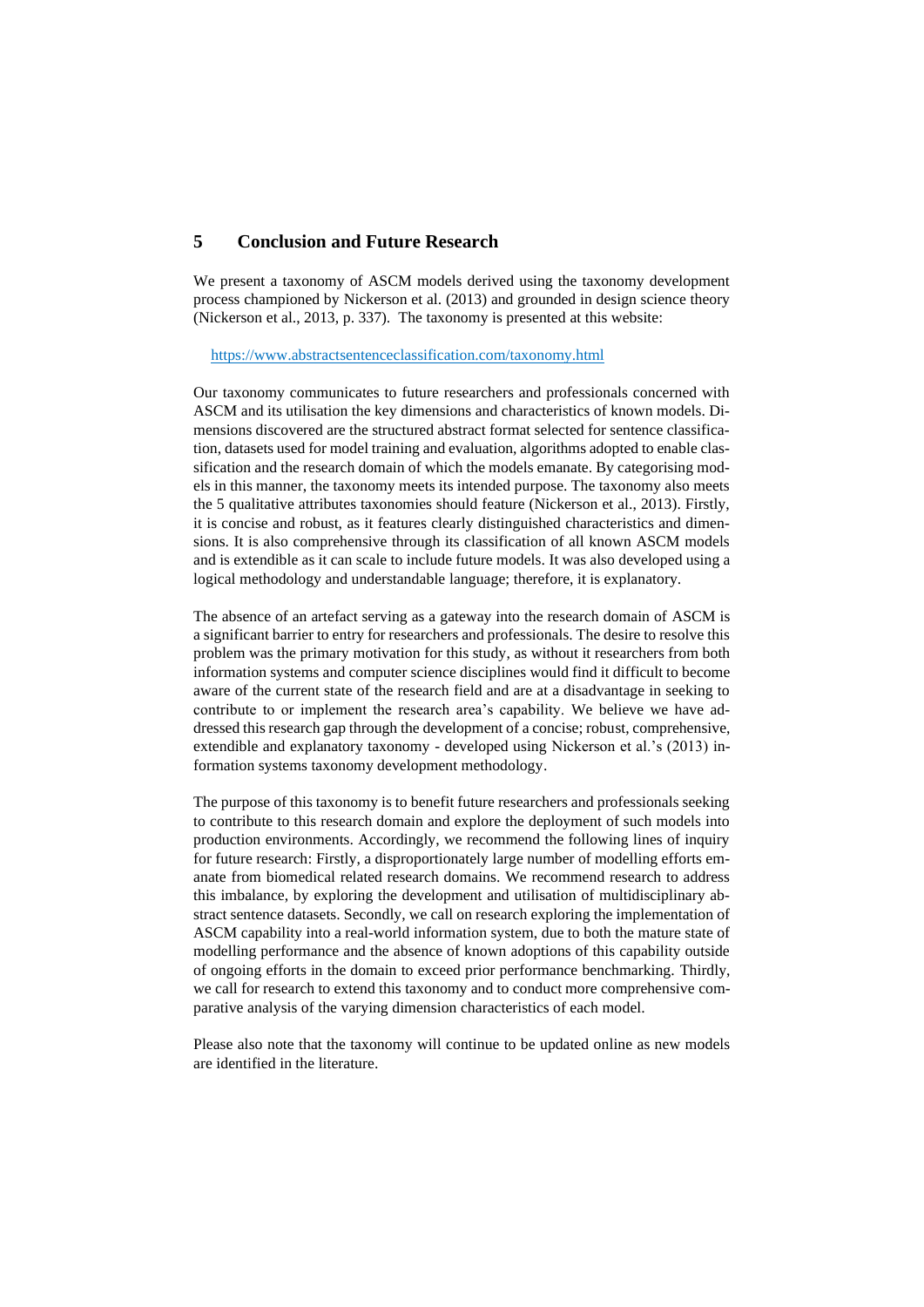# **References**

- 1. Alter, S. 1977. "A Taxonomy of Decision Support Systems," Sloan Management Review (19:1), p. 39.
- 2. Anderberg, M. R. 2014. Cluster Analysis for Applications: Probability and Mathematical Statistics: A Series of Monographs and Textbooks. Academic press.
- 3. Bailey, K. D. 1994. Typologies and Taxonomies: An Introduction to Classification Techniques. Sage.
- 4. Cohan, A., Beltagy, I., King, D., Dalvi, B., & Weld, D. S. (2019). Pretrained language models for sequential sentence classification. arXiv preprint arXiv:1909.04054.
- 5. Chung, G. Y. 2009. "Sentence Retrieval for Abstracts of Randomized Controlled Trials," BMC Medical Informatics Decision Making (9:1), p. 10.
- 6. Dernoncourt, F., Lee, J. Y., & Szolovits, P. 2016. Neural networks for joint sentence classification in medical paper abstracts. arXiv preprint arXiv:1612.05251.
- 7. Dernoncourt, F., & Lee, J. Y. 2017. Pubmed 200k rct: a dataset for sequential sentence classification in medical abstracts. arXiv preprint arXiv:1710.06071.
- 8. Eldredge, N., and Cracraft, J. 1980. "Phytigenetic Patterns and the Evolutionary Process; Methods and Theory in Comparative Biology."
- 9. Emerald Group Publishing. 2019. "A 6 Step Guide to Writing an Abstract."
- 10. Gonçalves, S., Cortez, P., and Moro, S. 2018. "A Deep Learning Approach for Sentence Classification of Scientific Abstracts," International Conference on Artificial Neural Networks: Springer, pp. 479-488.
- 11. Hassanzadeh, H., Groza, T., and Hunter, J. 2014. "Identifying Scientific Artefacts in Biomedical Literature: The Evidence Based Medicine Use Case," Journal of Biomedical Informatics (49), pp. 159-170.
- 12. Hinde, S., & Spackman, E. 2015. Bidirectional citation searching to completion: an exploration of literature searching methods. Pharmacoeconomics, 33(1), 5-11.
- 13. Hirohata, K., Okazaki, N., Ananiadou, S., and Ishizuka, M. 2008. "Identifying Sections in Scientific Abstracts Using Conditional Random Fields," Proceedings of the Third International Joint Conference on Natural Language Processing: Volume-I.
- 14. Frasconi, P., Costa, F., De Raedt, L., & De Grave, K. 2014. klog: A language for logical and relational learning with kernels. Artificial Intelligence, 217, 117-143.
- 15. Ito, T., Shimbo, M., Yamasaki, T., and Matsumoto, Y. 2004. "Semi-Supervised Sentence Classification for Medline Documents," Methods (138), pp. 141-146.
- 16. Jiang, X., Zhang, B., Ye, Y., & Liu, Z. 2019, October. A hierarchical model with recurrent convolutional neural networks for sequential sentence classification. In CCF International Conference on Natural Language Processing and Chinese Computing (pp. 78-89). Springer
- 17. Jin, D., & Szolovits, P. 2018. Hierarchical neural networks for sequential sentence classification in medical scientific abstracts. arXiv preprint arXiv:1808.06161.
- 18. Joudrey, D. N., & Taylor, A. G. 2017. The organization of information. ABC-CLIO.
- 19. Kennedy-Eden, H., and Gretzel, U. 2012. "A Taxonomy of Mobile Applications in Tourism," E-review of Tourism Research, 10 (2), 47-50.
- 20. Khabsa, M., & Giles, C. L. 2014. The number of scholarly documents on the public web. PloS one, 9(5), e93949.
- 21. Kim, S. N., Martinez, D., Cavedon, L., & Yencken, L. 2011, December. Automatic classification of sentences to support evidence based medicine. In BMC bioinformatics (Vol. 12, No. 2, pp. 1-10). BioMed Central.
- 22. Lin, J., Karakos, D., Demner-Fushman, D., and Khudanpur, S. 2006. "Generative Content Models for Structural Analysis of Medical Abstracts," Proceedings of the hlt-naacl bionlp